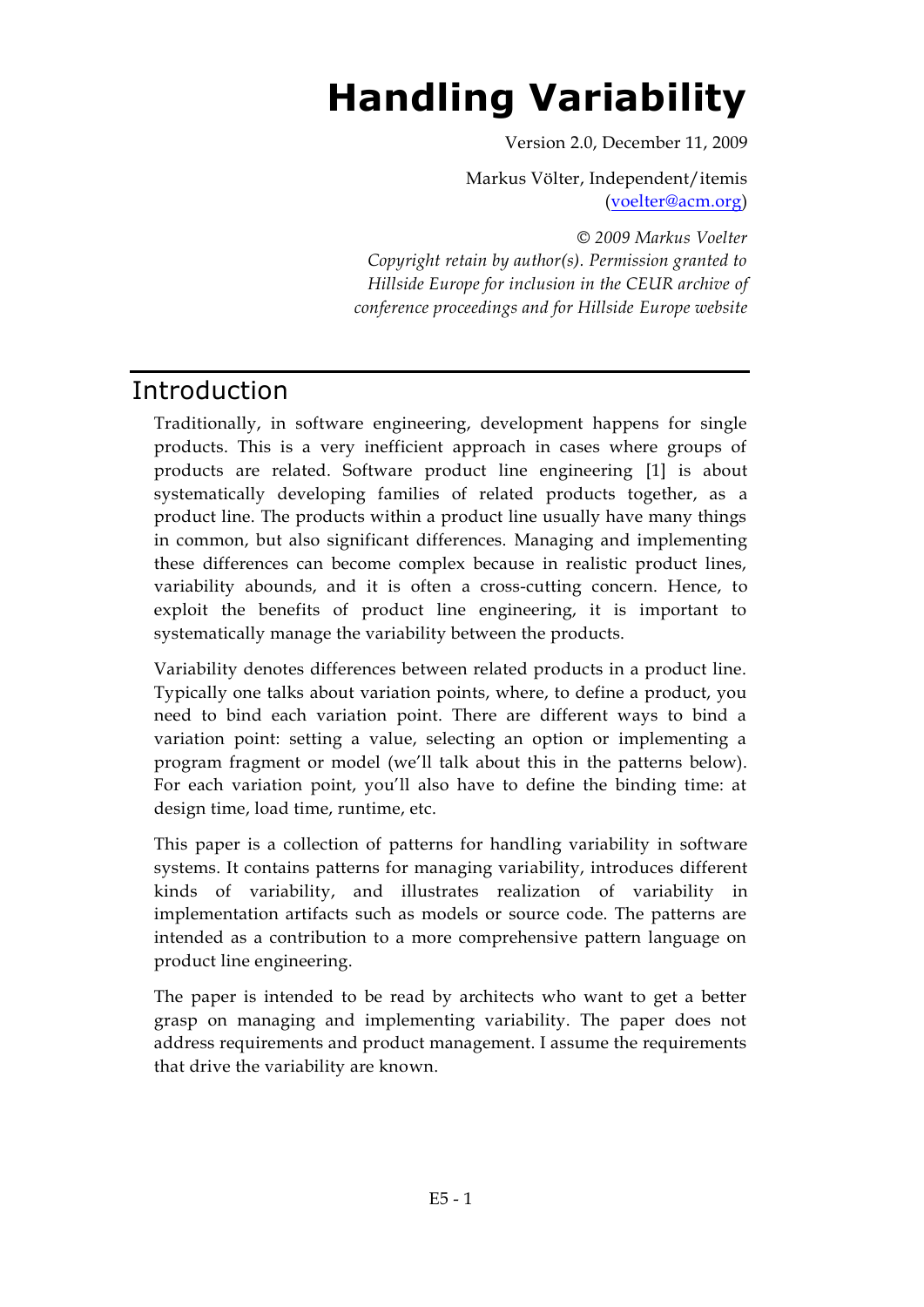# Structure of the Paper

The paper is structured into three sections, Managing Variability, Classes of Variability and Implementing Variability.

*Managing Variability* provides two approaches on how to reduce the overall complexity that results from variability. One pattern, SEPARATE DESCRIPTION OF VARIABILITY recommends the separation of the logical description of variability from its implementation. The other one, MODEL-BASED IMPLEMENTATION describes how and why to use domain-specific models to capture variability.

The second chapter, *Classes of Variability*, contains two patterns, CONFIGURATION and CONSTRUCTION. The level of expressiveness of these two approaches is fundamentally different, and you have to make a conscious decision for one of these when thinking about how to describe variability.

Chapter three, *Implementation Strategies*, deals with lower-level mechanisms for representing variability in implementation artifacts. It consists of three patterns: REMOVAL, where you conditionally take something away from a whole, INJECTION where you conditionally add something to a minimal core, as well as PARAMETERIZATION where you define a variant by providing values for a predefined set of parameters.

# Representing Variability

In large product lines with many products and many differences between the products, the variability inherent to implementation artifacts can easily overwhelm developers. The overhead for representing, organizing or managing the variability can become so complex that the potential benefits of product line engineering cannot be realized

**How can you represent the complexity introduced by variability in implementation artifacts?**

# Separate Description of Variability

**Make sure that the logical description of variability is separate (external) from its realization in the implementation artifacts. The logical description describes the variation points, the variants, as well as constraints between these variants. The realization of the variability in the implementation artifacts is tied to the logical variability description.**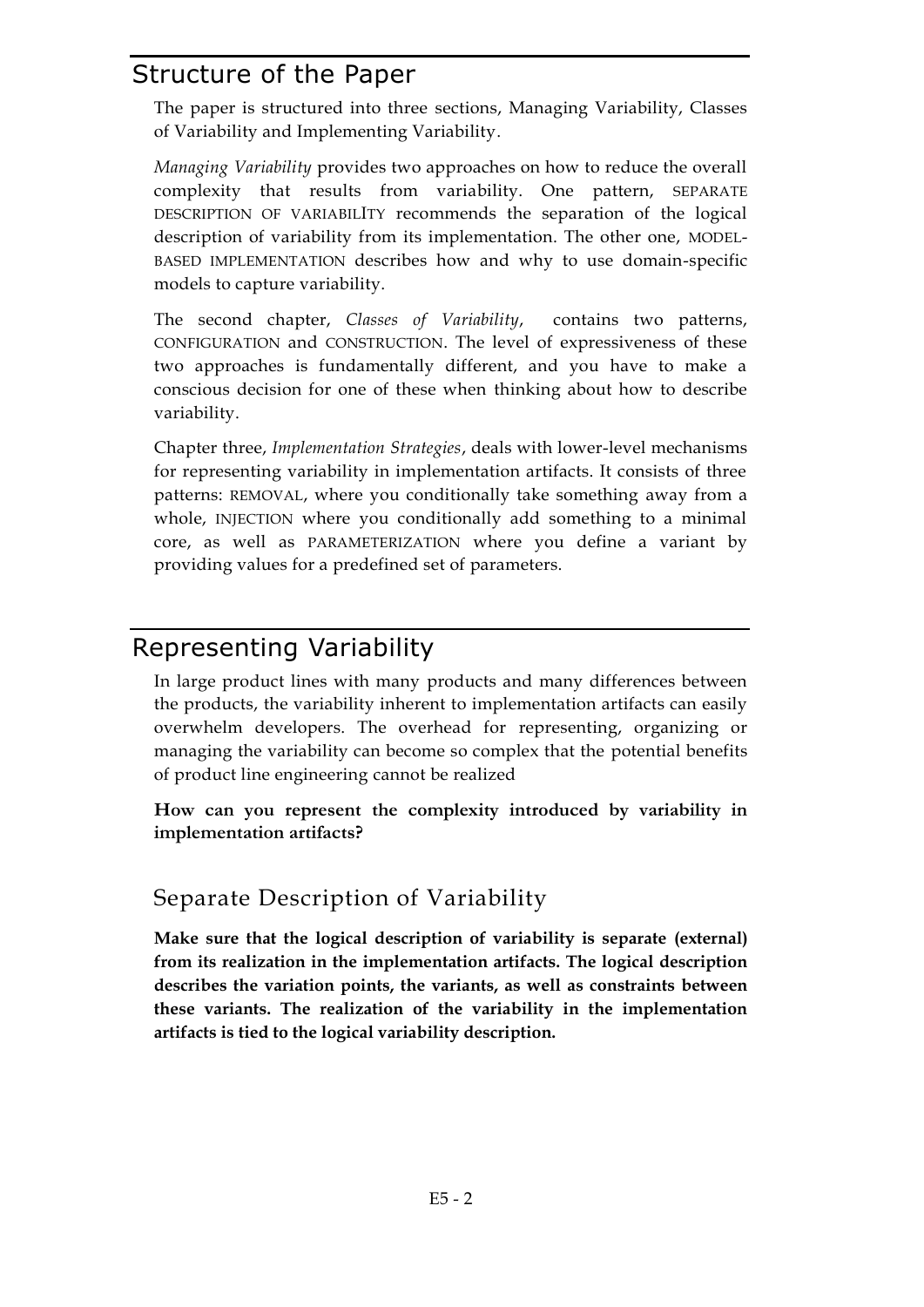

- Artifact Level represents realization artifacts such as models, code or documentation
- The Logical Level is the external description of variation points and the conceptual constraints among them.
- · VP's are variation points
- One or more VPs in the implementation level are associated with variation points in the logical level (n:1, n:m)

As a consequence of the cross-cutting nature of variability in many of today's systems, the implementation of variability is scattered over many implementation artifacts. However, in many cases several variation points need to be configured in a consistent, mutually dependend way for the resulting product to work. If each has to be configured separately, the overall complexity grows quickly. By identifying logical variation points, and then tying the (potentially many) implementation variation points to these logical variation points, related implementation variations can be tied together and managed as one. With reasonable tool support, you can also select a logical variation point and navigate to all the implementation variation points, providing a level of traceability. When customizing the artifact level based on a configuration of the logical level, the mapping should be automated, but doesn't have to be.

In most cases, the logical variability is also much more closely aligned with the problem domain. The variability in the artifacts corresponds to the solution domain. Consequently, meta data (why does the variability exist, which stakeholders care about it, etc.) is associated with the logical level. The logical level is typically visible to the non-developer stakeholders.

One way of separating logical variations from implementation variations is using feature models. A feature model [2] describes features and their dependencies in a hierarchical fashion. Implementation artifacts or artifact processors can refer to those features and construct the product variant accordingly.

≈≈≈

An alternative approach is OVM, or orthogonal variability models [3]. In contrast to feature models, they are not hierarchical. Technically, they don't describe features and their relationships but rather variation points. The two representations are semantically equivalent.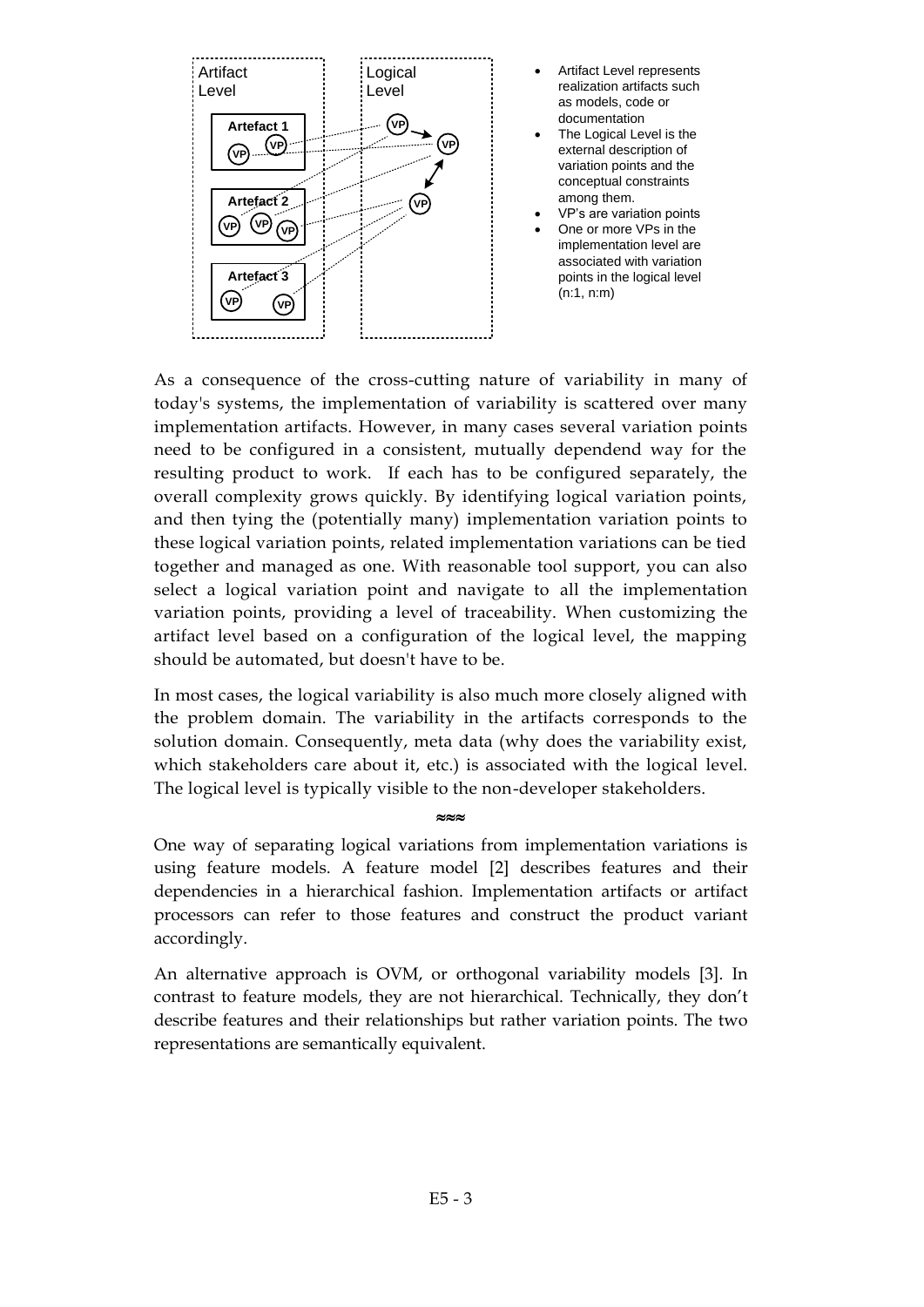## Model-Based Implementation

**Describe the implementation of the system with high-level constructs, such as models based on domain specific languages, and a subsequent transformation, interpretation or code generation step. Because of the closer alignment with the actual problem domain, variability is much more localized, and the number of variation points is significantly reduced in models compared to code.**



- · A model describes domain abstractions in a formal and concise way
- · Transformations map that model to (typically more than one) implementation artifact
- · Variability is expressed with fewer VPs in the models compared to implementation artifacts

#### **Model-Driven Development**

In Model-Driven Development, we develop domain-specific languages that are very closely aligned with the domain at hand. Consequently, when using such a DSL (Domain-Specific-Language) to describe a system in that domain, the resulting models/programs become very concise. There's much less repetition and low-level detail in the description.

If you can describe something with a smaller amount of "stuff" (i.e. code, configuration files, etc) on a more abstract domain specific level, and then use the transformation or generator to expand all the details, you can simply implement the variation on the more abstract level in one place. The trade-off is, of course, that you have to define this high-level domain specific

In a subsequent step, code generation (and sometimes interpretation) is used to map the models to implementation code. The knowledge about how to "expand" the knowledge in the models to implementation code is encoded into the code generator.

language, including a way to define variants of programs written in that language. You also need to define the transformation down to the actual implementation artifacts.

The relationship of this pattern to SEPARATE DESCRIPTION OF VARIABILITY is interesting. As the name suggests, the models mentioned in this pattern play the role of the implementation/artifact level in SEPARATE DESCRIPTION OF VARIABILITY. The logical description "customizes" the models which are then further mapped down to code. In some cases the models in this pattern play the role of the logical level and are not further customized by an additional logical level.

Consider the case where the attributes of an address entity need to be variable. For example, in the US version of the system the address needs to have a state attribute. In European countries this is not necessary. The state attribute needs to be taken into account in the UI, the data structures, the database table structure, the SQL code to persist the data, and maybe in several other places. Instead of implementing the variability in each of these places, you can simply put one variation into a model that describes the data structure, and then use

≈≈≈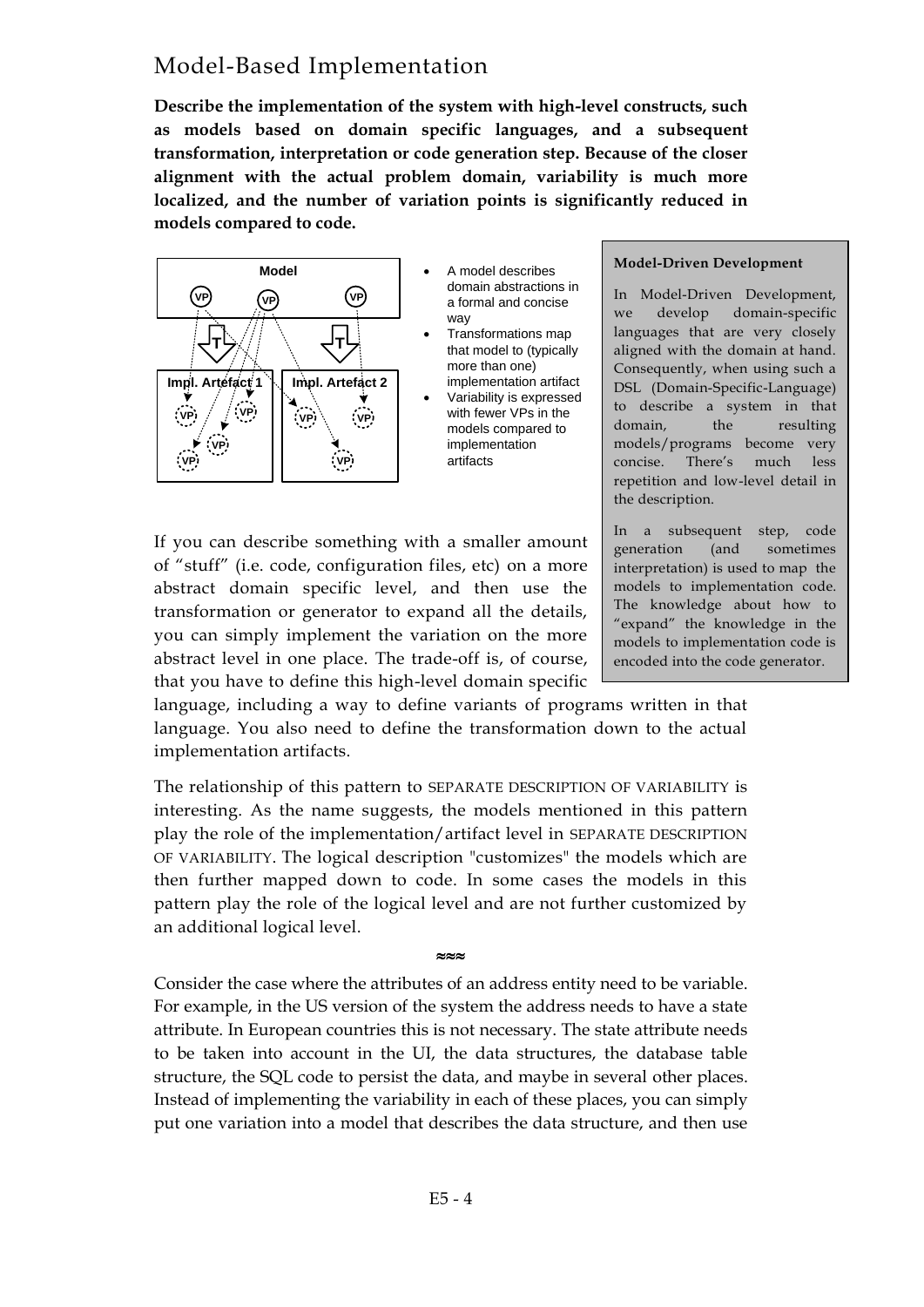code generation to derive the UI, the data structure, the database table creation statements, as well as the SQL code from that model.

Another, similar example is the implementation of state-based behaviour. If it is implemented directly with a programming language, you have to use either the State pattern, a big switch/case statement, a number of arrays pointing into each other, or state tables, together with a number of constants representing the states, events and transitions. If the state-based behaviour should be variable, implementing this variability on the level of the implementation is very tedious and error prone. An alternative approach is to directly describe the behaviour as a state machine using a suitable language, together with an interpreter written in the target language. Making some of the states, events or transitions variable requires only *one* change (for each variability) in the model and no changes to the interpreter, reducing the overall complexity significantly.

# Classes of Variability

Regarding the definition of variation points and the mechanisms to define the variants, there are several alternatives with different levels of expressiveness.

**How can the different alternatives be grouped according to their expressiveness?** 

### Configuration

**A variation point allows the selection from several alternatives. Each alternative is either in the system or not. Constraints between the alternatives limit the valid combinations.**



The biggest advantage of configuration is its simplicity. People don't have to learn complex formalisms for defining a variant, they simply select from a predefined set of alternatives. Invalid selections are avoided by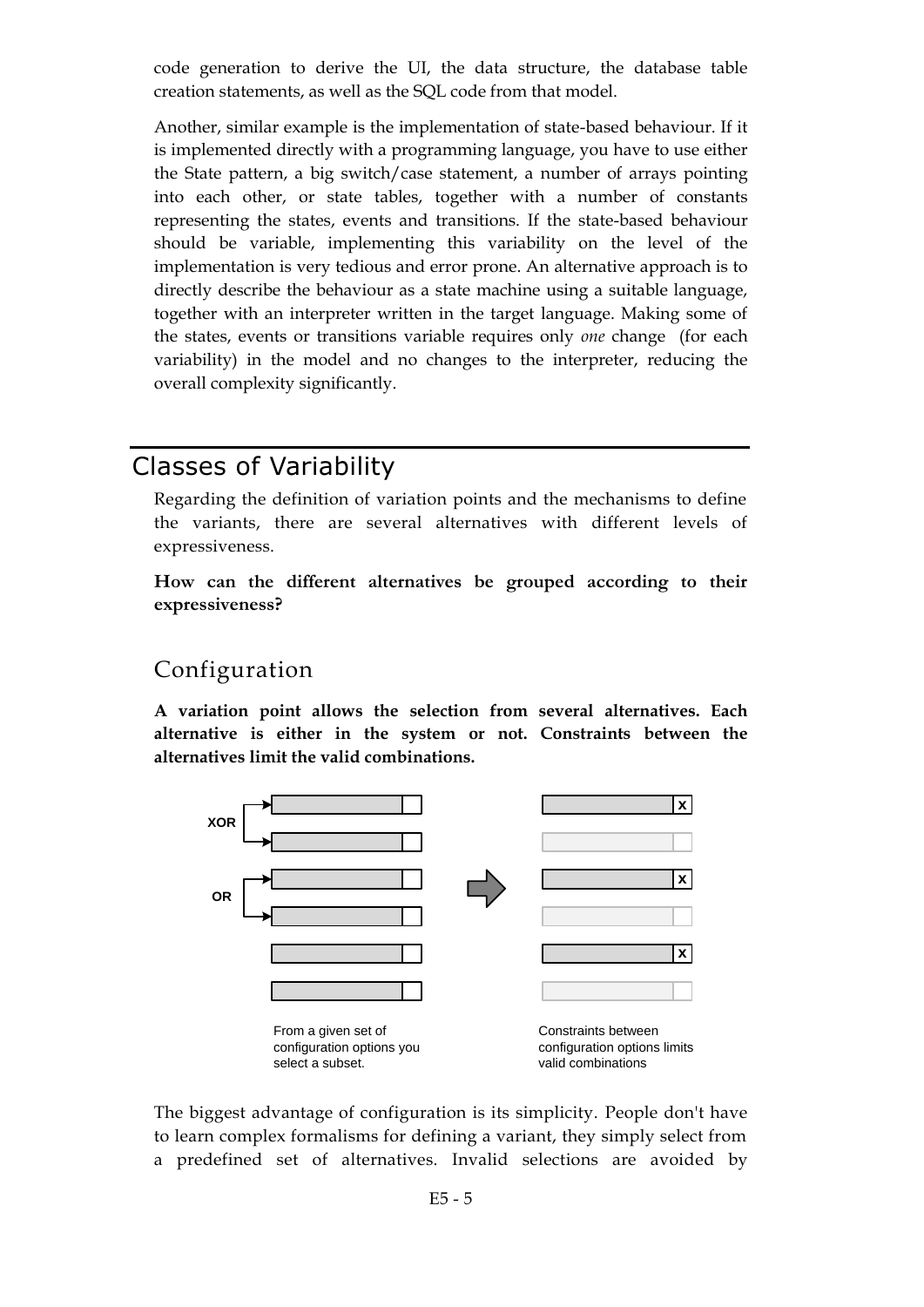restricting the valid combinations. To achieve this, constraints (*requires, prohibits, recommends, discourages*) are defined between the configuration options. Of course there are limits to what you can do with configuration only. For example, cardinalities, instantiation or relationships cannot be expressed very well. This can be seen as an advantage (makes the configuration process simple) and as a liability (the degrees of freedom are limited).

If you want end-users to configure your product, you should try to go as far as possible with configuration only.

In the simplest case, configuration can be achieved by simply setting flags in a configuration file.

≈≈≈

In C compilers, the ability to define symbols which are then evaluated by *ifdefs* is another way of configuration. Another alternative is using the

#### **The C Preprocesseor**

The C and C++ language family includes a preprocessor that can process the source code before it is submitted to the actual compiler.

One of the features of the preprocessor is to conditionally remove a region of code. To do that, you have to use #ifdef:

#ifdef aSymbol // here is some code #endif

The code between the #ifdef and the #endif is removed (and hence, not compiled) if *aSymbol* is not defined. A symbol can be viewed as a boolean variable, and defining a symbol means to set it to *true*.

Bridge or Strategy patterns. These support "plugging in" different implementations at a specific variation point. In contrast to preprocessors, they are bound at runtime using polymorphism in object oriented languages.

A more powerful formalism for configuration variability is feature models [2]. Feature models are hierarchical collections of flags (features) that can be selected or not. There are several default constraints between such features: mandatory (the feature must be included), optional (the feature might be included), alternative (exactly one of the set of features has to be included) and or (one or more from a collection of features has to be included). Powerful tools exist to manage even large sets of features and their relationships.

Most wizards are also a kind of configuration. You are guided through a number of selections and parameter specification. What you have selected in steps *1* through *n* possibly determines the options you can select from in options *n+1* through *k,* a form of constraints. From the resulting overall configuration some kind of artifact is generated or some functionality is executed.

#### Construction

**A language is provided to define the variant. The definition of the variant is a sentence in this language.**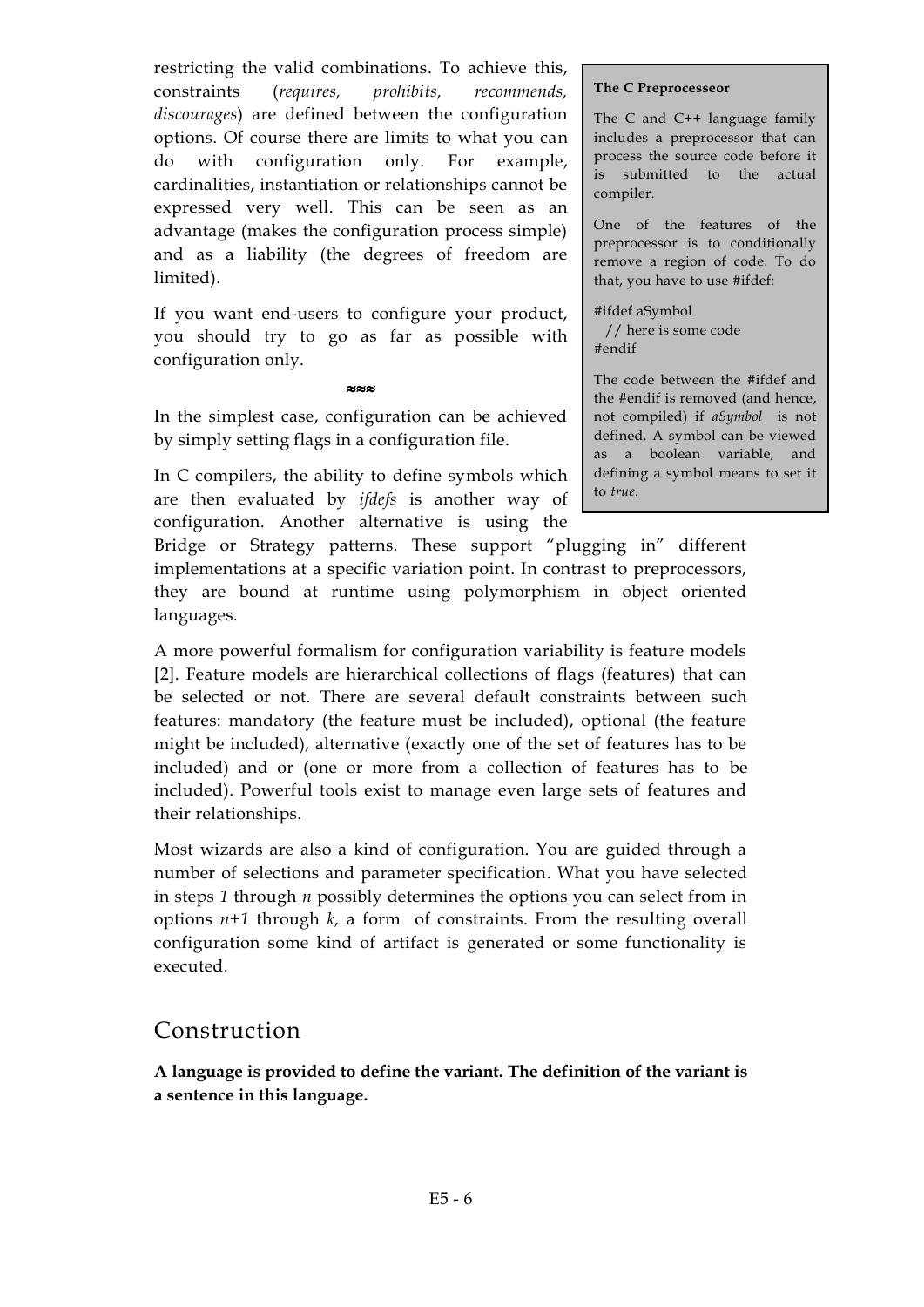

You define a language that can be used to define a basically an You define a language that can and the a sentence in the vertence in that language that describes a<br>be used to define a basically an a particular variant variant unlimited number of variants

Construction is much more powerful than configuration, since it provides an unlimited variant space. The language defines a grammar (or a metamodel) and all valid instances are valid variants. Picture this in the illustration above: you can always add one more box and line. Depending on the language definition, construction can also be much more complicated to use than configuration, because of the unlimited variant space. However, it can be used to express relationships, instantiation and cardinalities.

The most well-known example for construction is simply programming languages. Frameworks define hooks into which the developer can plug in code, as long as it conforms to a certain interfaces or other framework imposed constraints. Essentially, the variability is unlimited.

 $\sim$ 

Whenever domain specific languages [4] are used to configure a product, then this is also construction. The variability is more limited, i.e. domain specific, but almost all DSL grammars allow for unlimited variability.

The composition of a system from components that are then hooked up in order to communicate is also a form of construction. This hooking up can, for example, happen through a dependency injection framework or through any other means of configuration file.

# Combinations

Of course, configuration and construction can be used in conjunction.

- A complex system can be subdivided into several subsystems, where possibly one set of subsystems is configured by a configuration and another set of subsystems will be configured by construction.
- · Configuration can be superimposed onto construction, where a constructively created variant is customized by configuration. This can be achieved using Removal or Injection, as explained below.
- · It is also feasible to use construction to provide details to configuration. Many configuration options have parameters (see Parameterization below). The type of such a parameter can be a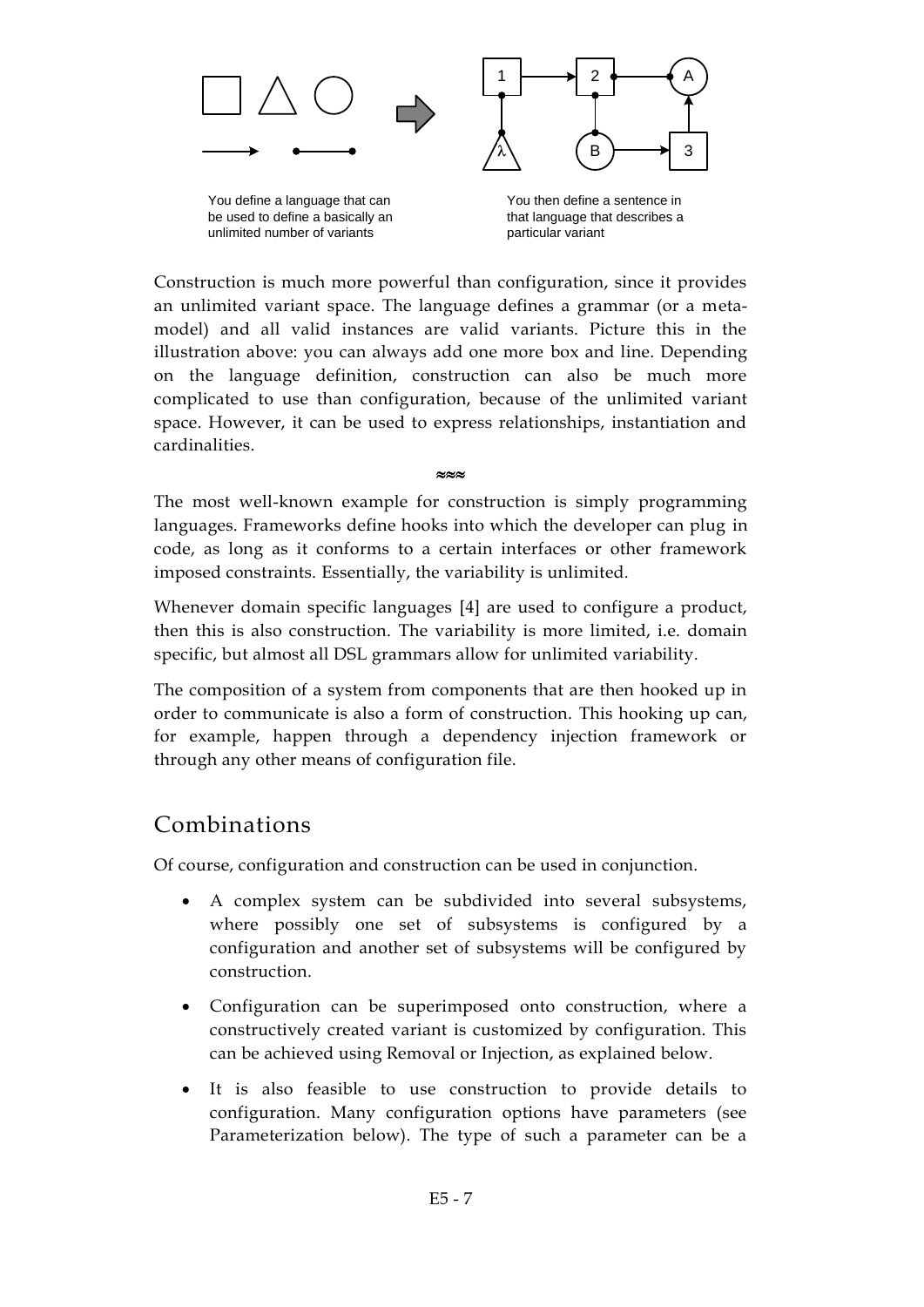construction language. Every instance of a construction language would be a valid value for the parameter.

# Implementation Strategies

Now that we have defined the various classes of expressiveness we can look at the actual implementation of variability in implementation artifacts.

**How can variability be implemented in implementation artefacts?**

# Removal (aka negative variability)

**Remove parts of a comprehensive whole. This implies marking up the various optional parts of the comprehensive whole with conditions that determine when to remove the part.**



The biggest advantage of this approach is its apparent simplicity. However, the comprehensive whole has to contain the parts for all variants (maybe even parts for combinations of variants), making it potentially large and complex. Also, depending on the tool support, the comprehensive whole might not be a valid instance of the underlying language or formalism. For example, in an IDE, the respective artefact might show errors which makes this approach annoying at times. Because of its technical simplicity, the approach can be easily retrofitted to all kinds of artifacts: documentation, code, models.

ifdefs in C and C++ are a well-known example of this strategy. A preprocessor removes all code regions, whose ifdef condition evaluates to false. When calling the compiler/preprocessor, you have to provide a number of symbols that are evaluated as part of the ifdef conditions.

≈≈≈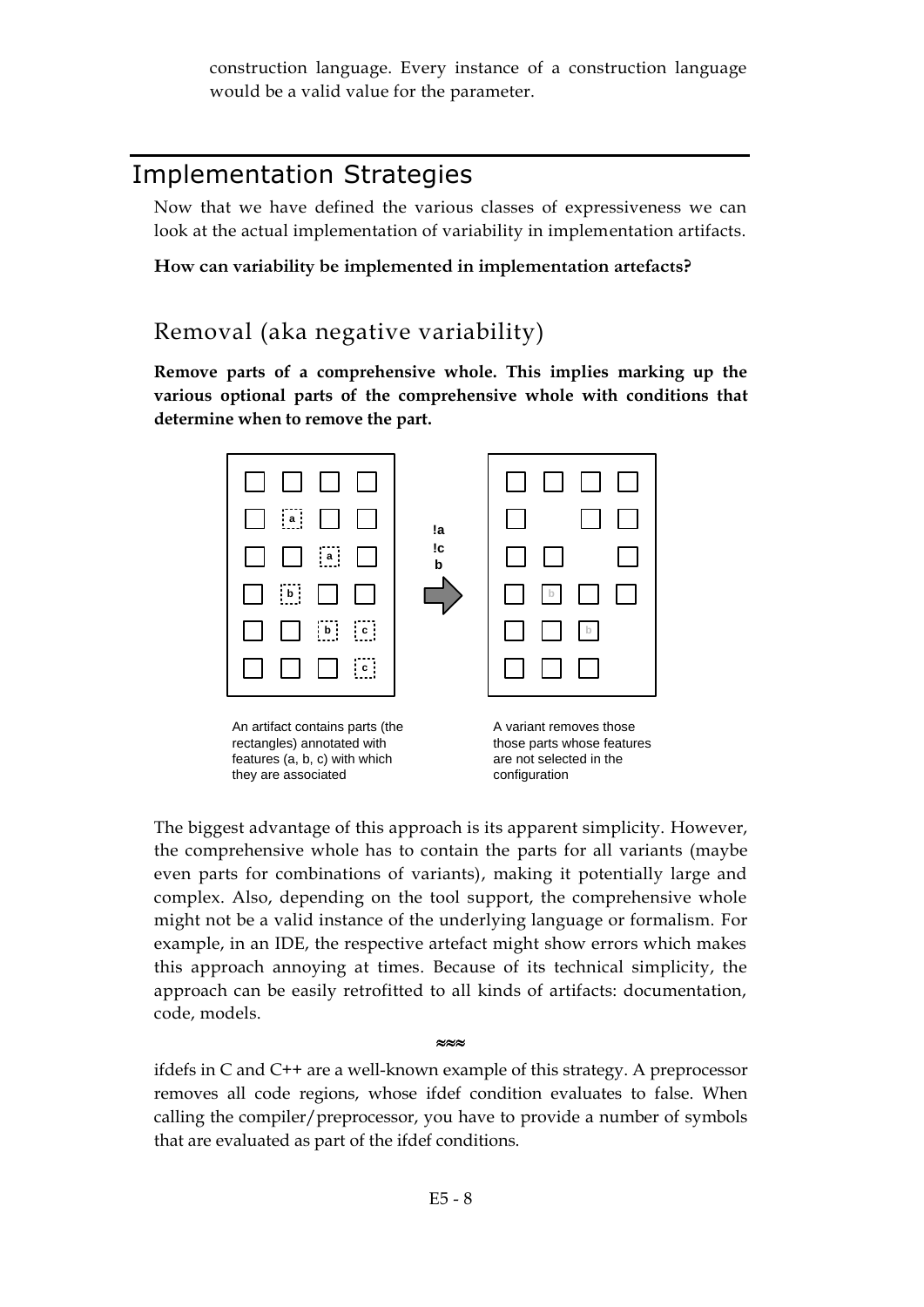Conditional compilation can also be found in other languages. Preprocessors that treat the source code simply as text are available for many languages and are part of many PLE tool suites, such as pure::variants [5] or Software Gears [6].

The Autosar [7] standard, as well as other modeling formalisms, support the annotation of model elements with conditions that serve the same purpose. The model element (and potentially all its children) are removed from the model if the condition evaluates to false.

# Injection (aka positive variability)

**Inject additions into a minimal core. The core does not know about the variability, the additions point to the place where they need to be added.**



A base artifact made of various parts (the small rectangles) exists. There is also variant specific code (the strange shapes), connected to features external to the actual artifact and pointing to the A base artifact made of various parts (the small<br>
rectangles) exists. There is also variant specific code associated with<br>
code (the strange shapes), connected to features<br>
external to the actual artifact and pointing to t

The clear advantage of this approach is that the core is typically small and contains only what is common for all products. The parts specific to a variant are kept external and added to the core only when necessary.

To be able to do this, however, there must be a way to refer to the location in the minimal core at which to add a variable part. This either requires the markup of hotspots or hooks in the minimal core or some way of pointing into the core from an external source. In the latter case, the core requires no modification and the approach can be used for implementing unexpected variability.

Aspect Oriented Programming (AOP) [8] is a way to implement this strategy. Pointcuts are a way of selecting from a set of join points in the base asset. A joint point is an addressable location in the core. Instead of explicitly defining hooks, all instances of a specific language construct are automatically addressable.

≈≈≈

Various preprocessors can be used in this way. However, they typically require the explicit markup of hooks in the minimal core.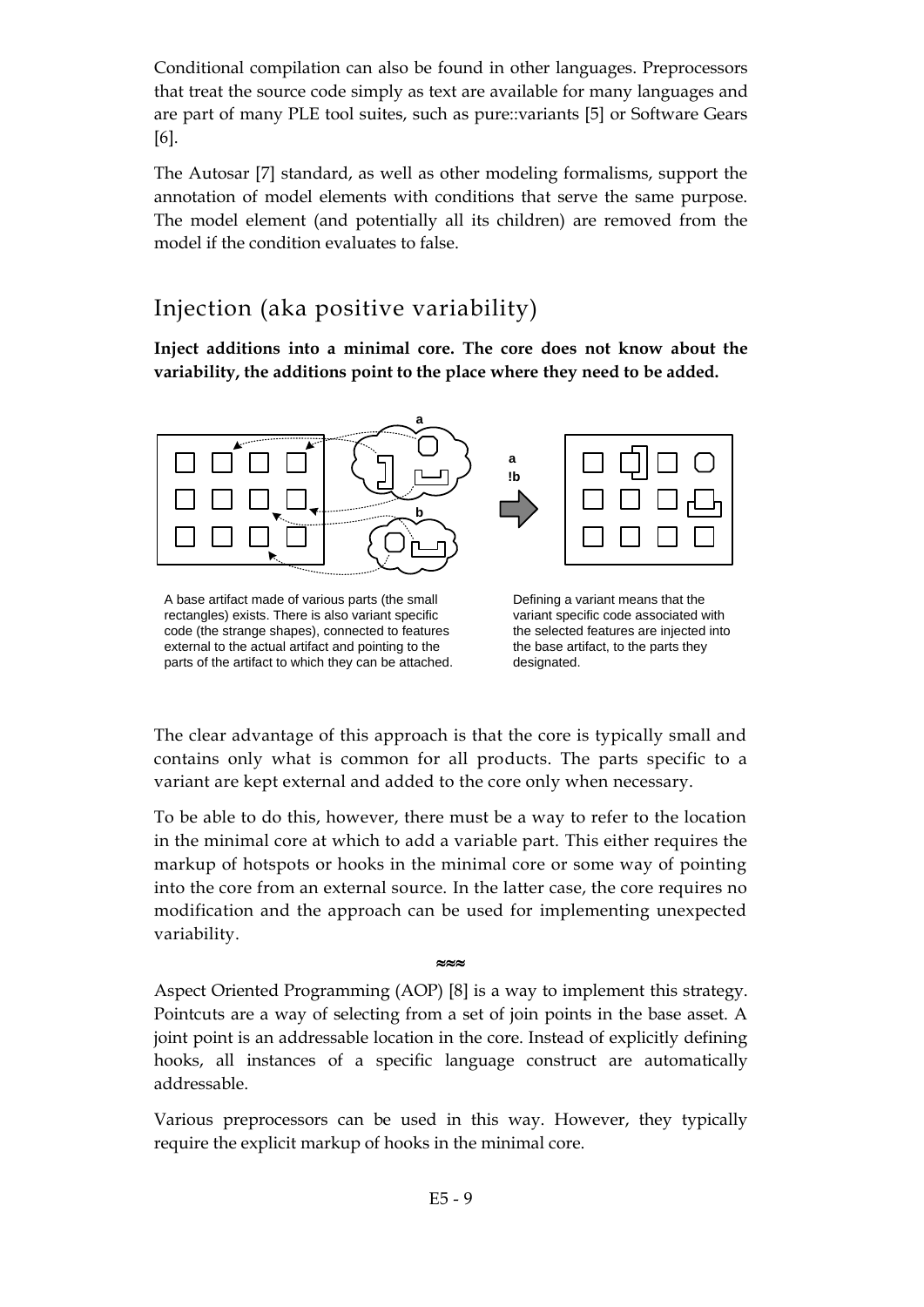For models, injection is especially easy, since in most formalisms model elements are addressable by default. So it is possible to point to a model element, and add additional model elements to it, as long as the result is still a valid instance of the meta model.

The installation of optional packages for software systems is another example of this pattern.

An example in the architectural patterns world would be the Microkernel [9]. A microkernel-based system is one that provides a minimal set of functionality in its base functionality together with a protocol for plugging in additional pieces of functionality that makes use of the functionality in the microkernel, or other additions.

### Parameterization

**The artifact that shall be varied needs to define parameters. A variant is constructed by providing different values for those parameters. The parameters are usually typed to restrict the range of valid values.**



The artifact that shall be parameterized needs to explicitly define the parameters, as well as a way to specify values (this makes this approach different from injection where it is possible to make it work without marking up the minimal whole). Hence, the variability is limited to the locations where parameters are defined. The core has to query the values of those parameters explicitly and use them for whatever it does. The approach requires the core to be explicitly aware and define all parameters, unexpected variability cannot be handled.

In most cases, the values for the parameters are relatively simple, such as strings, integers, booleans or regular expressions. However, in principle, they can be arbitrarily complex.

A configuration file that is read out by the using application is a form of parameterization. The names of the parameters are predefined by the application, and when defining a variant, a set of values is supplied.

 $\approx$  $\approx$ 

The strategy pattern is a form of parameterization, especially in combination with a factory. A variant is created by supplying an implementation of an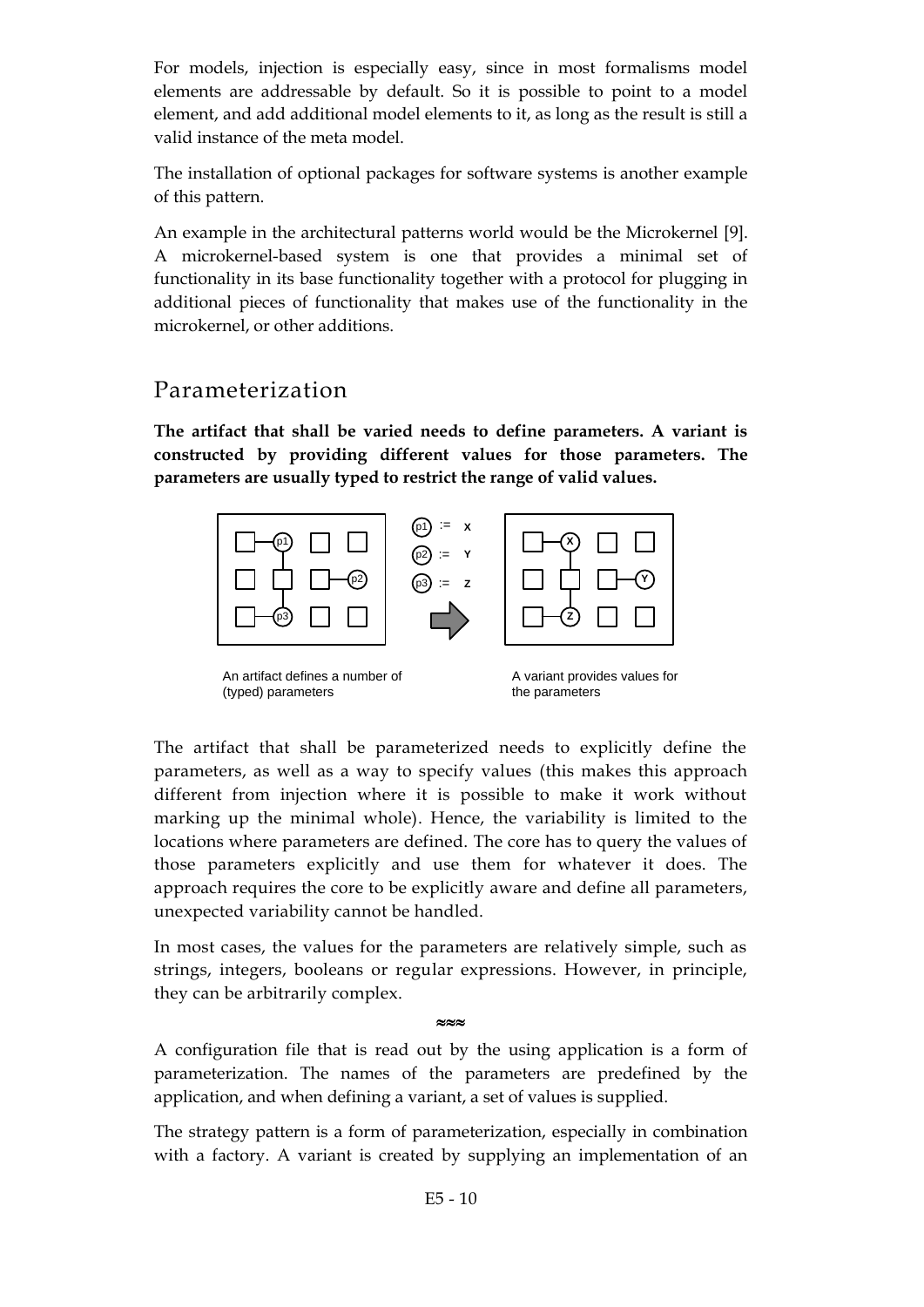interface defined by the configurable application. Once again, the application has to explicitly query the factory, and the type of the values is defined by the interface which its strategy classes implement.

All kinds of other small, simple, or domain specific languages can be used as a form of parameterization. A scripting language in an application is a form of parameterization. That type of parameter is "valid program written in language X". Also, systems where some kind of behavior can be configured using workflow languages, activity diagrams, state machines or business rules is a form of parameterization. In this case, too, the languages used to define the behavior are the type of the parameter.

The classical approach of copying resources is also a form of parameterization. Consider the place where a logo is exchanged. The application defines a parameter ("logo for the company"), the type being the file type (such as GIF, 32x32 pixels) and the parameter is any valid image that makes sense as a logo for the company.

# Combinations

Of course there are also combinations of all of these approaches. Going back to the component example introduced in the CONSTRUCTION pattern, components that are wired together often also use PARAMETRIZATION to implement another, smaller grained form of variability.

Another combination is using PARAMETRIZATION to determine which parts are REMOVED or INJECTED.

# Acknowledgments

I want to thank my EuroPLoP 2009 workshop for the feedback on this paper: Christa Schwanninger, Klaus Marquardt, Didi Schütz, Rene Bredlau, Claudius Link and Ed Fernandez.

Thanks to Iris Groher for providing feedback on earlier version of this paper. I also want to thank my EuroPLoP 2009 shepherd Michael Stal for his repeated useful feedback.

## References

- [1] http://www.softwareproductlines.com/introduction/introduction.html
- [2] http://en.wikipedia.org/wiki/Feature\_model
- [3] Klaus Pohl, Günter Böckle, Frank van der Linden, Software Product Line Engineering. Foundations, Principles, and Techniques, http://www.amazon.de/Software-Engineering-Foundations-Principles-Techniques/dp/3540243720
- [4] http://en.wikipedia.org/wiki/Domain-specific\_language